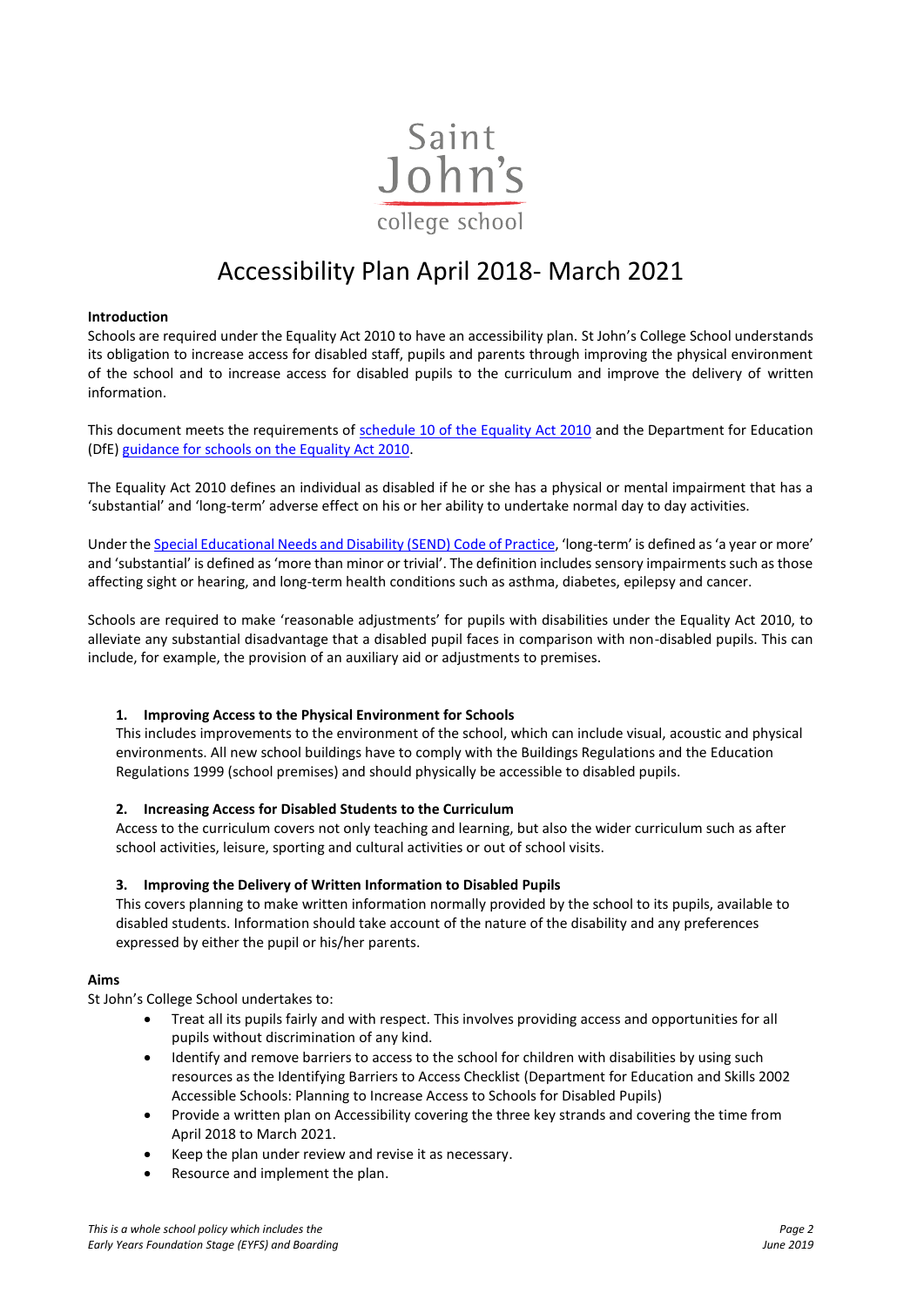- Publish the plan for parents.
- Train the staff on SEN and Disability (formally SENDA)

# **Links with other policies:**

- Disability policy<br>• Individual Needs
- Individual Needs policy
- Health and Safety policy
- Risk assessment policy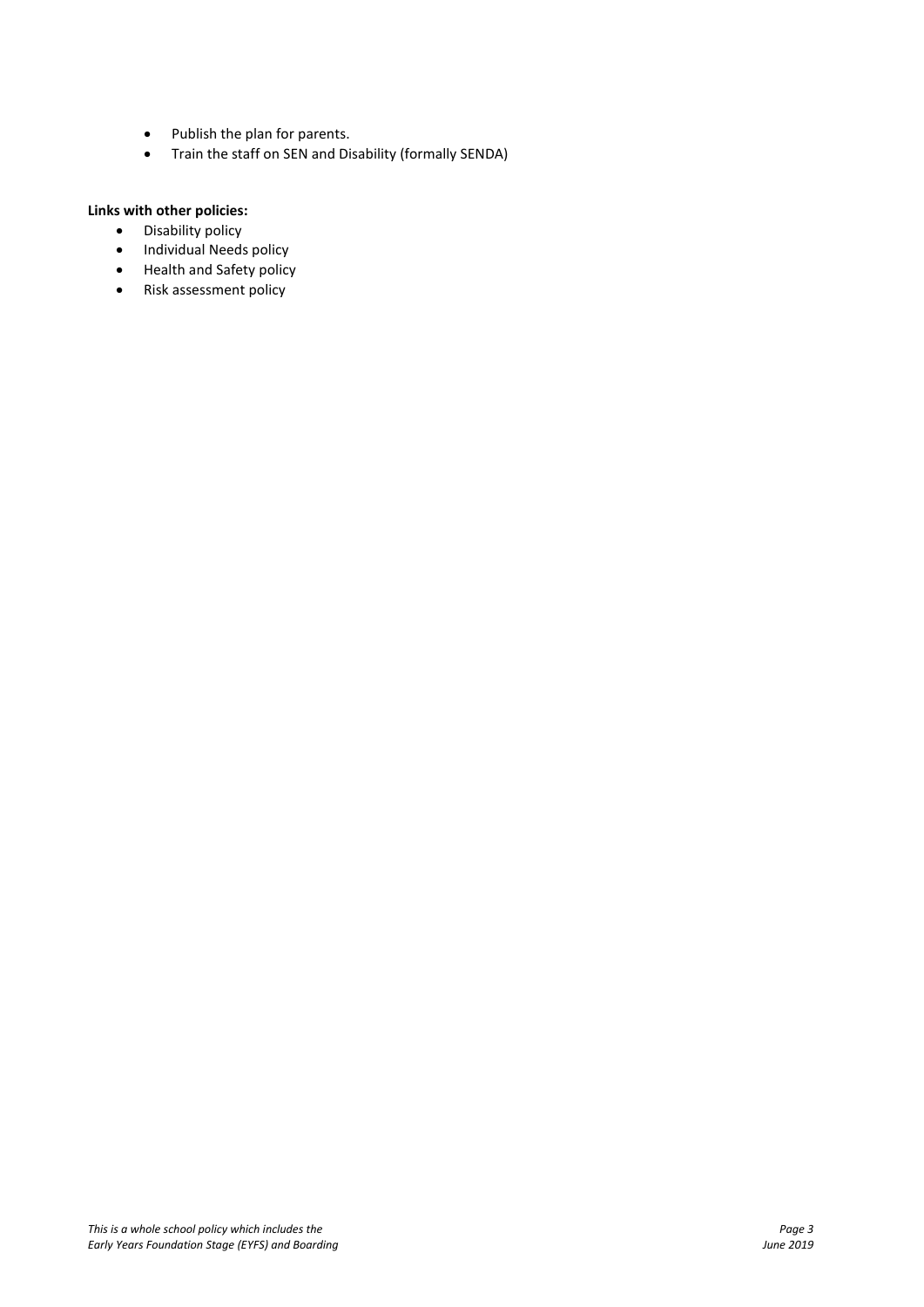# **Accessibility Action Plan 2018-2021**

# **A - Improving Access to the Physical Environment**

| <b>Targets</b>                                    | <b>Action / Deficiency</b>                                                                                           | <b>Responsibility</b>                      | <b>Resources</b>       | <b>Timeframe</b> | <b>Outcomes</b>                                       | <b>Achieved</b> |
|---------------------------------------------------|----------------------------------------------------------------------------------------------------------------------|--------------------------------------------|------------------------|------------------|-------------------------------------------------------|-----------------|
| Improve access to Science Lab and<br>Hinsley Hall | No wheelchair specific access<br>to first floor spaces                                                               | Bursar and<br><b>Facilities</b><br>Manager | Costs to be determined | 2018 - 2021      | Improve access to main school<br>site at Senior House |                 |
| Improve access to classrooms                      | Most classrooms have at<br>least one step access $-$<br>improve by making this<br>ramped access.                     | Bursar and<br><b>Facilities</b><br>Manager | Costs to be determined | 2018 - 2020      | Improve access to classrooms for<br>wheel chair users |                 |
| Improve acoustics of Kindergarten<br>classrooms   | High ceilings and wooden<br>floor rooms 'loud'<br>particularly for staff and<br>pupils with hearing<br>difficulties. | Bursar and<br><b>Facilities</b><br>Manager | c.£9,000               | $2018 - 2020$    | Improve sound quality in KG<br>classrooms.            | Summer<br>2019  |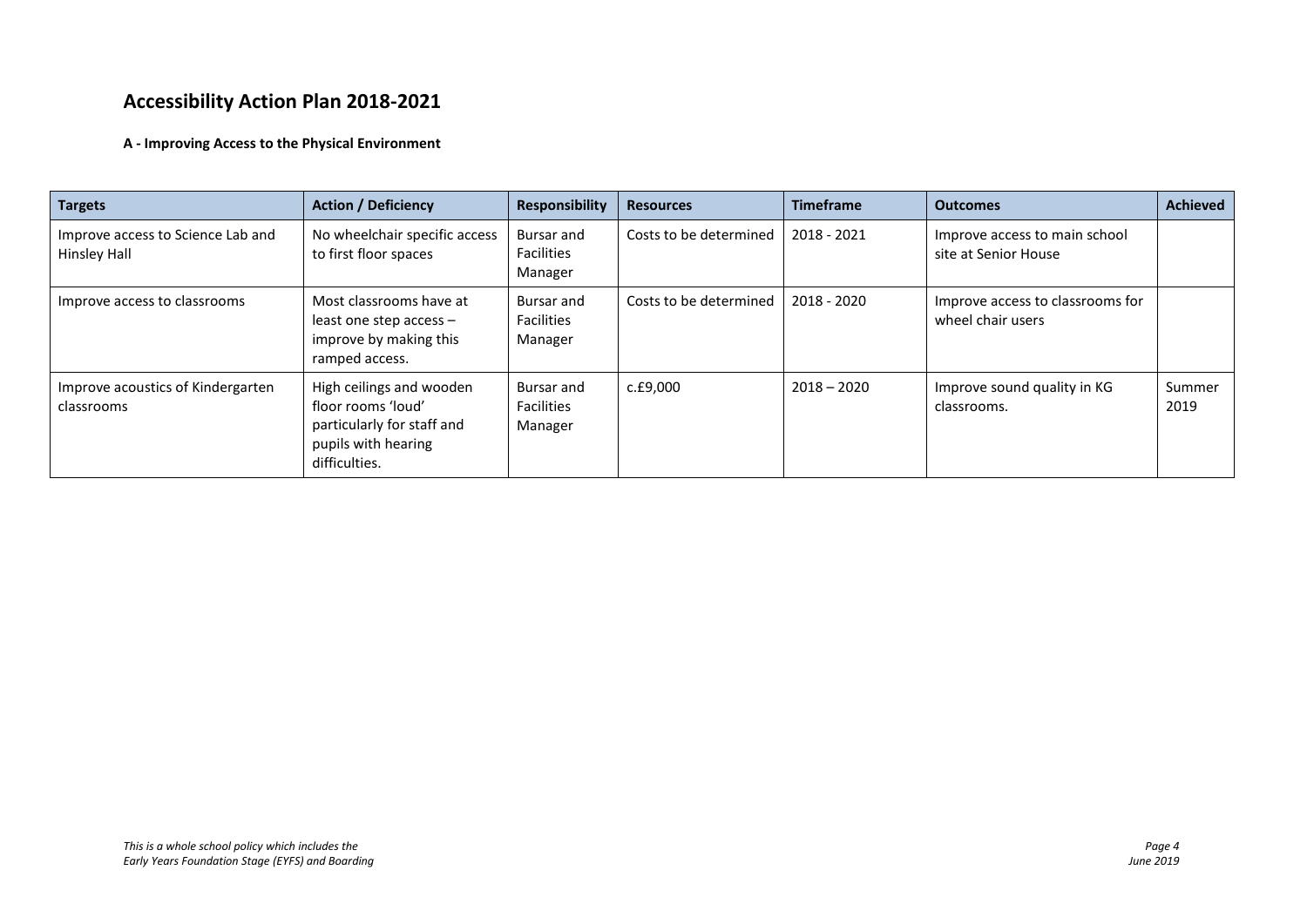# **B- Improving Access to the Curriculum**

| <b>Targets</b>                                                                                               | <b>Action</b>                                                                                                                      | <b>Responsibility</b>                                                   | <b>Resources (staff or</b><br>budgeting) | <b>Timeframe</b>                     | <b>Outcomes</b>                                                                                                                                                            | <b>Achieved</b> |
|--------------------------------------------------------------------------------------------------------------|------------------------------------------------------------------------------------------------------------------------------------|-------------------------------------------------------------------------|------------------------------------------|--------------------------------------|----------------------------------------------------------------------------------------------------------------------------------------------------------------------------|-----------------|
| To provide access to laptops to<br>children who will benefit by having<br>increased access to the curriculum | IN department to continually<br>review needs of children who<br>would benefit from use of<br>laptops/chrome books.                 | Head of IN;<br>Head of IT;<br>Bursar                                    | Laptops/chrome books                     | $2018 - 2021$<br>(continuous review) | Children who need to use<br>laptops are able to touch type at<br>a speed that is faster than their<br>writing speed.                                                       | Ongoing         |
| Increase number of reading pens                                                                              | IN department, in<br>consultation with Head of<br>Byron House and Director of<br>studies to ascertain how<br>many would be useful. | Head of IN;<br>head of Byron<br>House;<br>Director of<br><b>Studies</b> | To be costed                             | $2018 - 2021$<br>(continuous review) | Children who would benefit<br>from use of reading pens make<br>progress.                                                                                                   | Ongoing         |
| Head of IN dyslexia training                                                                                 | Head of IN to be trained in<br>how to undertake educational<br>needs assessments                                                   | Head of IN                                                              |                                          | $2018 - 2019$                        | Increase provision amongst staff<br>to assess children with possible<br>educational needs and so<br>improve their access to the<br>curriculum with relevant<br>strategies. |                 |